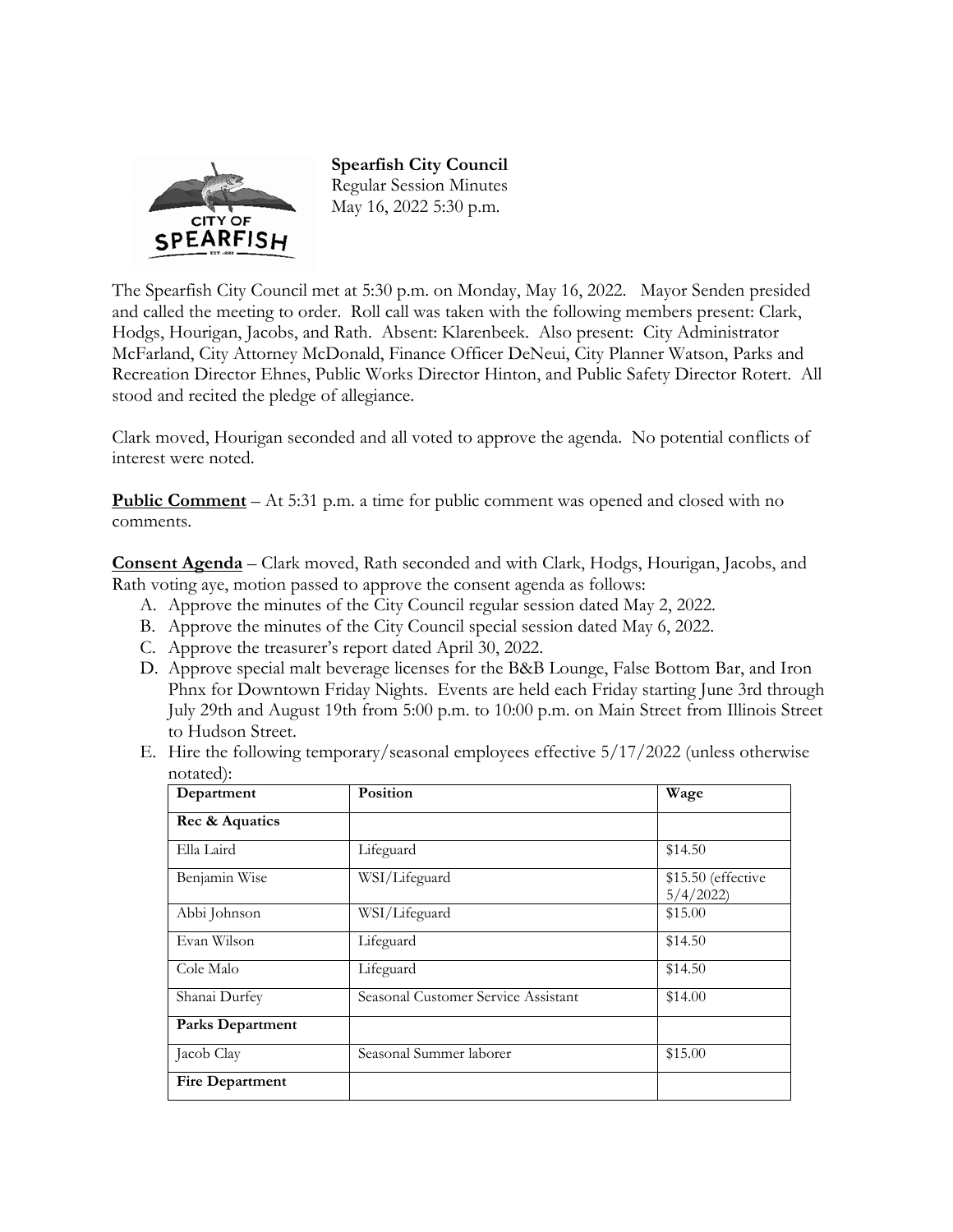| Seasonal.<br>Makyah Seguin | Wildland<br>emporary.<br>. Firefighter | 15.00 |
|----------------------------|----------------------------------------|-------|
|----------------------------|----------------------------------------|-------|

- F. Hire Gordon Johnke as a full-time (benefit-eligible) facility maintenance technician, grade 10, step 1, \$17.91 per hour, effective 5/10/22. Replacement position.
- G. Hire Reece Walno as a full-time (benefit-eligible) police officer, grade 17, step 1, \$25.31 per hour, effective  $6/6/22$ . Replacement position.
- H. Hire Nick Broyles as a full-time (benefit-eligible) planning director, grade 23, step 5, \$43.57 (salaried-exempt position \$90,625.60), effective on or after 5/26/22. Approve the following adjustment to Nick's vacation accrual: Immediately upon commencement of employment, employee shall be granted forty (40) hours of paid vacation time. Thereafter, employee shall be granted 4.62 hours of paid vacation per pay period, to begin accruing immediately upon commencement of employment with employer. Upon completion of six full and continuous years of service, 6.15 hours of paid vacation per pay period shall accrue. Upon completion of 25 full and continuous years of service, 40 additional hours of vacation shall be granted, and 7.70 hours of paid vacation per pay period shall be accrued. In addition, employee shall receive all other paid leave benefits in accordance with the Spearfish Personnel Policy Manual.
- I. Move Jayna Watson to a part-time hourly (limited) effective  $6/13/22$  to assist with the transition of the planning director position.

# **Items from Visitors**

**Proclamation** – Mayor Senden proclaimed May 16-19, 2022 as Law Enforcement Torch Run for Special Olympics South Dakota Week.

**Proclamation** – Mayor Senden proclaimed May 15-21, 2022 as Emergency Medical Services Week.

**Proclamation** – Mayor Senden proclaimed May 18, 2022 as Emergency Medical Services for Children (EMSC) Day.

**Proclamation** – Mayor Senden proclaimed May 27-30, 2022 as American Legion Auxiliary Poppy Days 2022.

### **Other Items**

**Renewals** – Clark moved, Rath seconded and all voted to approve the 2022-2023 malt beverage and SD farm wine license renewals for the following:

|              | License Owner                  | Address                     |
|--------------|--------------------------------|-----------------------------|
| $\mathbf{1}$ | A Perfect 10 Nail & Beauty Bar | 2430 Platinum Drive Suite 4 |
| 2            | Antunez                        | 117 E. Illinois Street      |
| 3            | Atomic Pizza                   | 608 N Main Street           |
| 4            | B&B Lounge                     | 703 N. Main Street          |
| 5            | Barbacoa's                     | 305 W. Jackson Blvd         |
| 6            | Best Western Black Hills Lodge | 540 E. Jackson Blvd         |
|              | Chris' Campground              | 701 Christensen Drive       |
| 8            | The Clubhouse of Spearfish     | 3540 Colorado Blvd          |
| 9            | Common Cents Food Store        | 546 W. Jackson Blvd         |
| 10           | Creekside Bean & Vine          | 2545 Yukon Place            |
| 11           | Double Barrel Liquor & Casino  | 6764 Colorado Loop          |
|              |                                |                             |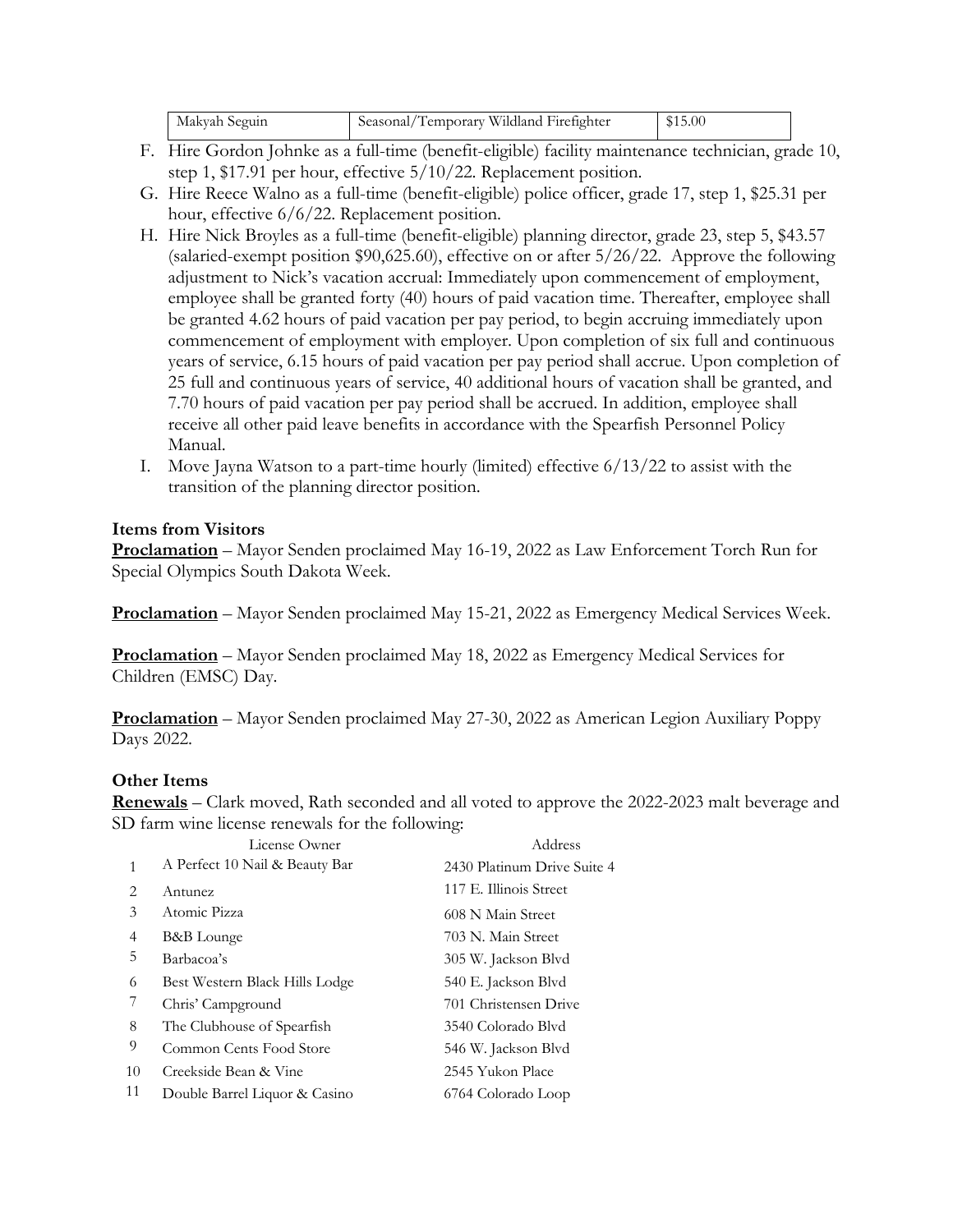| 12 | Dough Trader                   | 543 W. Jackson Blvd          |
|----|--------------------------------|------------------------------|
| 13 | Elkhorn Ridge Golf Course      | 6845 St. Onge Road           |
| 14 | Elkhorn Ridge RV Park          | 20189 US Hwy 85              |
| 15 | Exit 8 Phillips 66             | 3275 Old Belle Road          |
| 16 | False Bottom Bar               | 645 Main Street              |
| 17 | Family Dollar Store            | 2431 E. Colorado Blvd        |
| 18 | Fuji Sushi Bar & Grill         | 126 W. Hudson Street         |
| 19 | Golden Dragon Restaurant       | 1850 North Avenue            |
| 20 | Grant Street Liquor            | 127 West Grant Street        |
| 21 | Happy Jacks                    | 520 W. Jackson Blvd          |
| 22 | Himalayan Indian Cuisine       | 541 W. Jackson Blvd Apt 2    |
| 23 | Jade Palace China Buffet       | 715 N. Main Street           |
| 24 | Loaf N Jug                     | 813 N. Main Street           |
| 25 | Lucky Strike Lanes             | 1740 Ryan Road               |
| 26 | Lueders Food Center            | 620 7th Street               |
| 27 | Matthews Opera House           | 612 Main Street              |
| 28 | Minitman Food & Fuel           | 820 E. Colorado Blyd         |
| 29 | Minitman Too                   | 611 E. Jackson Blvd          |
| 30 | Nonna's Kitchen                | 544 N. Main Street           |
| 31 | Northern Hills Cinema          | 1830 N. Main Street          |
| 32 | Nowhere Clothier               | 109 E. Hudson Street         |
| 33 | Queen City Liquor              | 210 E. Rushmore Street       |
| 34 | Spearfish Brewing Co           | 741 N. Main Street Suite 130 |
| 35 | Spearfish Sasquatch Baseball   | 350 W. Highway 14            |
| 36 | Spearfish Softball Association | 850 South Dakota Way         |
| 37 | Speedy Mart                    | 2615 E. Colorado Blvd        |
| 38 | Sunshine Saloon                | 3226 W. Fairground Loop      |
| 39 | Triple 7 Casino                | 923 E. Colorado Blvd         |
| 40 | Uncle Louie's                  | 447 N Main Street            |
| 41 | Walgreens                      | 1430 North Avenue            |
| 42 | Yesway                         | 2728 Avenue                  |

**Proposal** – Clark moved, Rath seconded and with Clark, Hodgs, Hourigan, Jacobs, and Rath voting aye, motion passed to accept the Managed Print Services Solution proposal from A&B Business Solutions for 11 new copier machines and a pool of prints to be shared among 15 printers for monthly rental of \$2,542.94 for 48 months.

**Proposal** – Jacobs moved, Rath seconded and with Clark, Hodgs, Hourigan, Jacobs and Rath voting aye, motion passed to accept Northern Hills Technology's proposal amendment to switch to a Managed Network Subscription for 60 months at annual cost of \$99,864, an increase of \$4,975.44 per month.

**Agreement** – Hodgs moved, Rath seconded and all voted to approve the Second Amendment to Development Agreement with Dream Design International, Inc.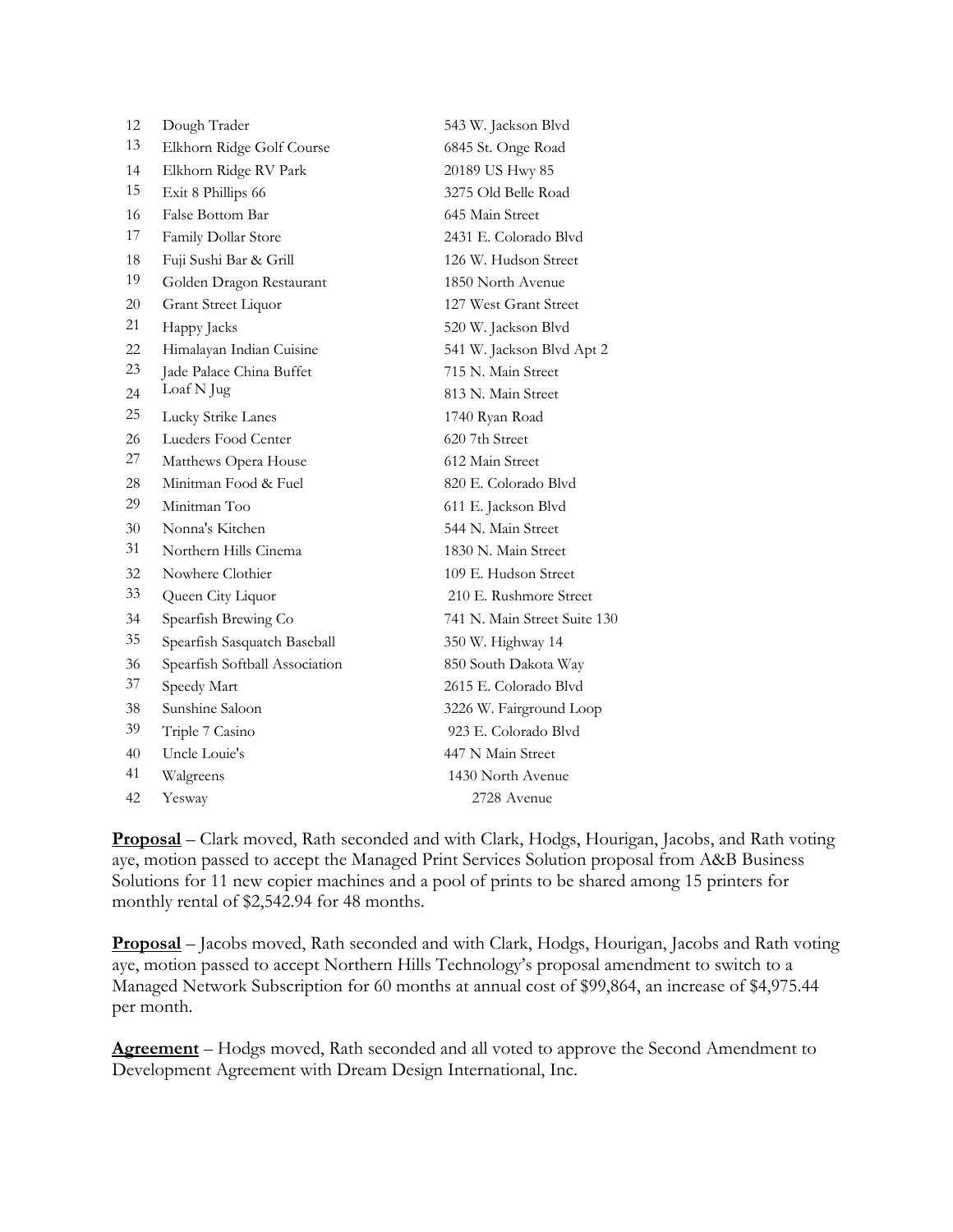**Resolution 2022-17** – Clark moved, Jacobs seconded and all voted to adopt Resolution 2022-17 as follows:

#### **RESOLUTION 2022-17**

#### **A RESOLUTION TO DECLARE CERTAIN PERSONAL PROPERTY SURPLUS**

**WHEREAS**, the City of Spearfish is the owner of 1 Mi-T-M Pressure Washer, model HSP-3504-3MGH, serial #15071451, (hereinafter "Pressure Washer");

**WHEREAS**, the Pressure Washer is no longer suitable for the purpose for which the City of Spearfish acquired them;

**NOW, THEREFORE, BE IT RESOLVED** by the Common Council of the City of Spearfish that the Pressure Washer be declared surplus and sold according to state statues, including sale or trade.

Dated this 16 day of May, 2022.

\_\_\_\_\_\_\_\_\_\_\_\_\_\_\_\_\_\_\_\_\_\_\_\_\_\_\_\_\_\_\_\_\_\_\_\_\_\_

## **CITY OF SPEARFISH**

 $\text{By:}\n\qquad \qquad \qquad$ 

John Senden, Mayor

ATTEST:

Michelle DeNeui (SEAL) Finance Officer

Adopted: 5-16-2022 Published: 5-21-2022 Effective: 6-10-2022

**Agreement** – Clark moved, Rath seconded and all voted to approve the Cost Agreement for 344 Main Street related to right-of-way vacate activities for Main Street and Federal Street.

**Agreement** – Jacobs moved, Hodgs seconded and all voted to approve a Water Services Agreement for 5935 East Colorado Boulevard.

**Proposal** – Hodgs moved, Rath seconded and with Clark, Hodgs, Hourigan, Jacobs, and Rath voting aye, motion passed to approve HDR Engineering, Inc.'s proposal for wastewater system modeling, condition assessment, facility planning, and capital planning for the Sanitary Sewer Collection System Master Plan at a cost estimate of \$146,245.

**Bill List** – Hodgs moved, Hourigan seconded and with Clark, Hodgs, Hourigan, Jacobs, and Rath voting aye, motion passed to approve the bill list dated May 16, 2022 as follows:

| <b>VENDOR</b>            | <b>DESCRIPTION</b>      | <b>AMOUNT</b> |
|--------------------------|-------------------------|---------------|
| 3RD DEGREE SCREENING INC | WWTP SEASONAL SCREENING | \$40.00       |
| A & B BUSINESS INC       | CONTRACT PRINTERS       | \$5,297.66    |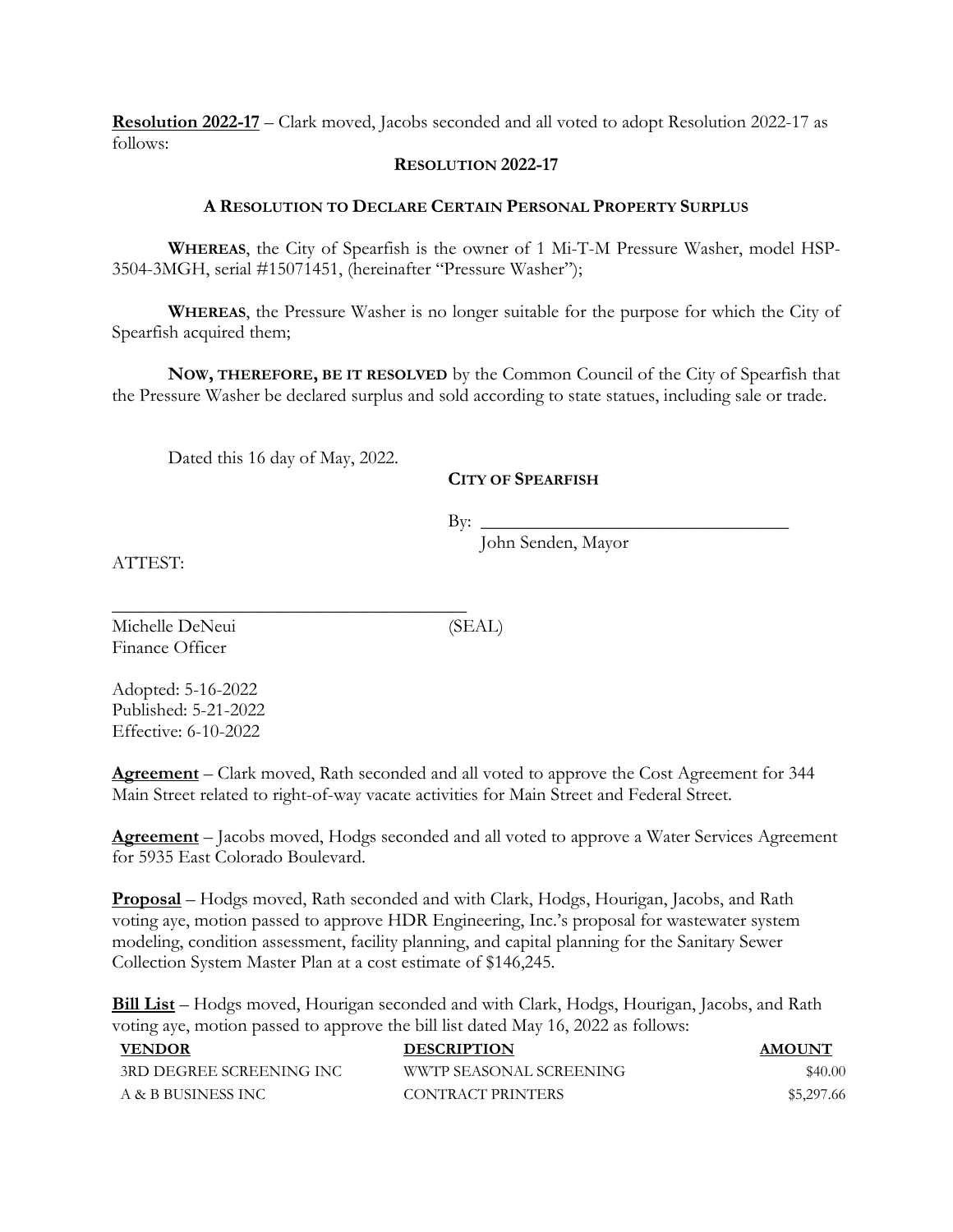| A & B WELDING SUPPLY CO              | <b>CYLINDER RENTAL SHOP</b>            | \$124.60       |
|--------------------------------------|----------------------------------------|----------------|
| A & J SUPPLY                         | VARIOUS WOOD CUTS-CAPS-HYDRO           | \$567.78       |
| A & L CONTRACTORS LLC                | PLOWED GOLDEN BELT-HARMONY             | \$1,380.00     |
| ADOBE INC.                           | ADOBE LICENSES APRIL                   | \$172.70       |
| ADVANCED BUILDERS INC                | AIRPORT BATHROOM                       | \$1,353.06     |
| AGA                                  | JOBS ONLINE PLANNING DIRECTOR          | \$395.00       |
| ALPINE IMPRESSIONS                   | STATION OF THE YEAR & FD AWARDS        | \$585.00       |
| WESTERN STATES FIRE PROTEC           | MONITORING SYSTEM STATION 1 & 2        | \$740.00       |
| AVERA HEALTH PLANS                   | <b>STAFF CARE</b>                      | \$394.00       |
| <b>BAKER &amp; TAYLOR</b>            | <b>BOOKS FOR LIBRARY</b>               | \$722.46       |
| <b>BECK'S NURSERY CORP</b>           | PEAT MOSS FOR WWTP                     | \$19.99        |
| BELLE FOURCHE LANDFILL               | APRIL 2022 LANDFILL                    | \$26,778.76    |
| <b>BEST BUY</b>                      | RETURN COMPUTER X2                     | $(\$2,809.98)$ |
| BEST WESTERN PLUS DODGE CI           | WILDLAND TRAVEL KANSAS                 | \$410.58       |
| MOELLER, CHRIS                       | APRIL ANIMAL DISPOSAL                  | \$210.00       |
| <b>BLACK HILLS ENERGY</b>            | MARCH/APRIL SERVICES                   | \$17,360.36    |
| BIERSCHBACH EQUIP & SUPPLY           | MEASURING WHEEL                        | \$145.00       |
| BLACK HILLS CHEMICAL CORP            | LARGE TRASH BAGS 60GAL-TP              | \$2,249.08     |
| <b>BLACK HILLS PIONEER</b>           | APRIL LEGALS-REC CENTER ADV            | \$1,725.35     |
| BLACK HILLS PSYCHOLOGY LLC           | PD INTERVIEW                           | \$525.00       |
| BLACK HILLS PURE INC                 | FINANCE-HYDRO-HUDSON HALL WATER        | \$62.00        |
| <b>BLACK HILLS WINDSHIELD</b>        | REPLACE WINDSHIELD                     | \$275.00       |
| BLUE STONE PRODUCTS INC              | <b>CARRIERS FOR BULLET PROOF VESTS</b> | \$1,184.00     |
| <b>BLUEBEAM INC</b>                  | <b>END USER LICENSE B&amp;D</b>        | \$349.00       |
| BORDER STATES INDUSTRIES I           | TWISTLOCK PHOTOCELL                    | \$109.56       |
| UPSTATE WHOLESALE SUPPLY I           | NETMOTION-PREMIM MAINT PD              | \$2,689.00     |
| <b>BUILDERS FIRSTSOURCE INC</b>      | WOOD FOR STREETS & JRGNSN BRIDGE       | \$499.36       |
| <b>BUTTE ELECTRIC COOP</b>           | 2/20-3/20 SERVICE DATES                | \$50,784.91    |
| VISUAL WORKS INC                     | ONLINE RESERVATIONS MARCH              | \$548.00       |
| CASH-WA DISTRIBUTING CO              | WATERPARK CONCESSIONS                  | \$3,075.88     |
| CBH COOPERATIVE                      | <b>APRIL FUEL CHARGES</b>              | \$40,830.50    |
| TMT INC                              | BELT BRUSH-TENNANT OEM-SQUEEGEE        | \$530.21       |
| <b>CENTURYLINK INC</b>               | 911 BACKUP-FD-AIRPORT-PD APRIL         | \$351.87       |
| SPEARFISH CHAMBER OF COMM            | SPF & BHSU DAY CAPITAL X2              | \$40.00        |
| <b>CLARK PRINTING CORP</b>           | <b>AP CHECKS</b>                       | \$226.80       |
| <b>CLAUSER MACHINE WORKS</b>         | <b>MACHINE WRENCHES</b>                | \$38.00        |
| <b>CLIMATE CONTROL SYSTEMS &amp;</b> | REC CENTER INDUCER NOT WORKING         | \$1,961.36     |
| COCA-COLA BOTTLING CO                | COFFEE REC CENTER-CITY HALL-PD         | \$1,862.00     |
| COMBAT BRANDS, LLC                   | REC CENTER EQUIPMENT                   | \$453.11       |
| <b>COMMON GROUNDS</b>                | DISCUSS ROAD TRANSFERNCES              | \$3.00         |
| CONCEPT SEATING                      | REPAIR DISPATCH CHAIRS                 | \$30.00        |
| <b>CORE &amp; MAIN LP</b>            | REP CLAMPS X4 W/S-IPERL WATER MTRS     | \$2,562.17     |
| <b>CROELL INC</b>                    | 4000 PSI                               | \$495.00       |
| CULLIGAN SOFT WATER CORP             | WATER FOR WWTP                         | \$108.00       |
| <b>CUMMINS SALE AND SERVICE</b>      | <b>RESCUE 5 CALIBRATION</b>            | \$268.60       |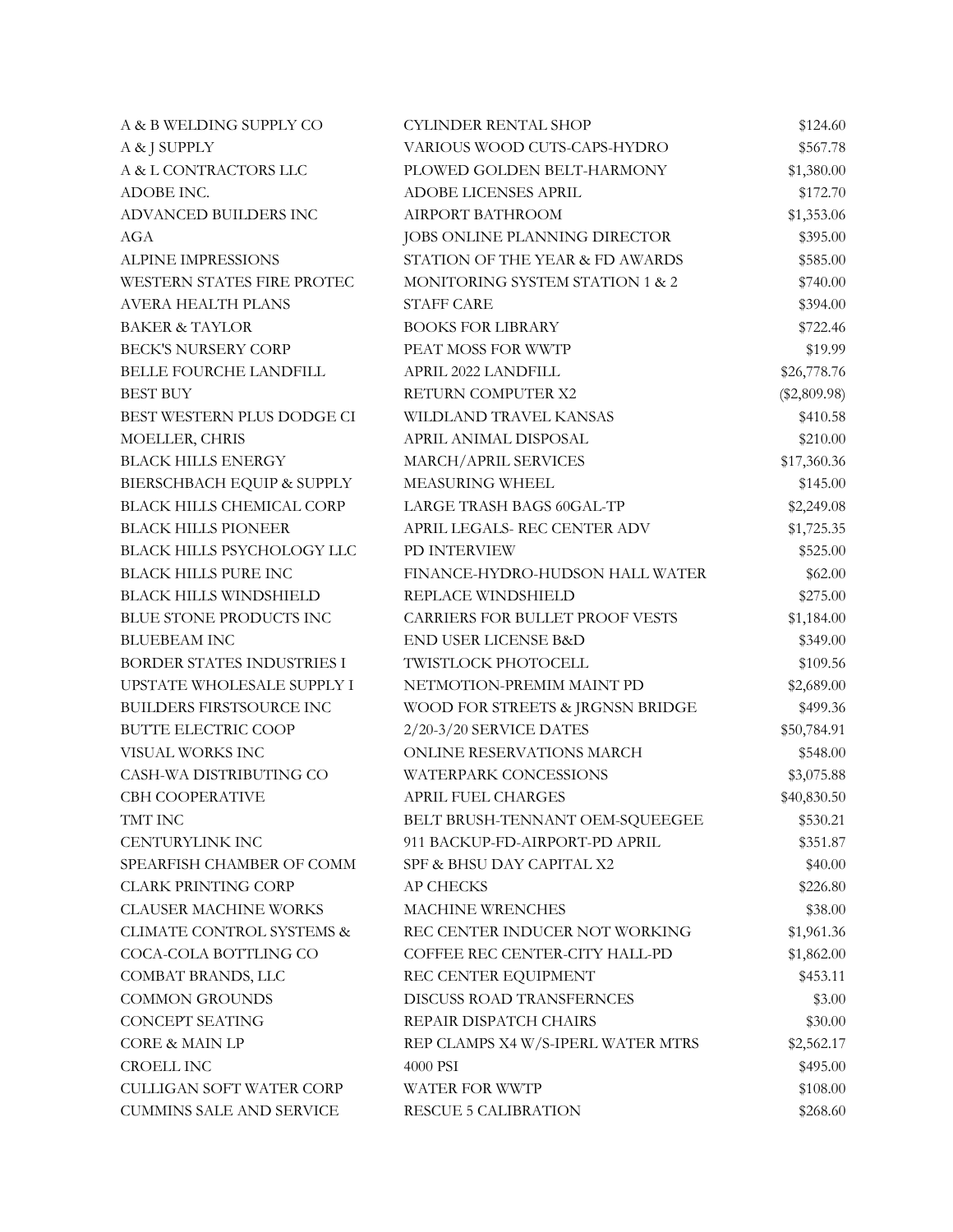| CVD CONSTRUCTION INC              | REMOVE EXISITNG GUTTER GA-SNW RMVL      | \$3,063.75  |
|-----------------------------------|-----------------------------------------|-------------|
| <b>BEGG BOROUGH STEEL LLC</b>     | SOD CUTTER-SKAG-PRESSURE WASHER         | \$15,801.28 |
| DAKOTA PUMP INC                   | RPLC TRANSDUC AT GREEN AC-TIMERS        | \$2,836.74  |
| DIGITALOCEAN LLC                  | <b>OBITUARIES</b>                       | \$5.00      |
| DIVISION OF MOTOR VEHICLES        | <b>INCREASED FEE FOR TAGS</b>           | \$3.00      |
| ZW USA INC                        | DOG WASTE ROLL BAGS                     | \$524.91    |
| <b>DOMINO'S PIZZA</b>             | PIZZA FOR SNOW CREW                     | \$85.92     |
| DRADER MANUFACTURING              | SUPPLIES FOR PLASTIC WELDER             | \$675.00    |
| E BAY                             | FEEDER MANAGEMENT RELAY HYDRO           | \$3,029.93  |
| <b>EAGLE AVIATION INC</b>         | SD AIRPORT CONFERENCE                   | \$424.47    |
| <b>ECOLAB PEST ELIMINATION</b>    | WWTP RODENT PROGRAM                     | \$74.15     |
| <b>ECOURTS</b>                    | MEMORANDUM FOR ATTORNEY                 | \$0.90      |
| ESRI                              | ARCGIS DESKTOP MAINT                    | \$1,500.00  |
| NEWHOUSE ENTERPRISES INC          | PAPER CITY HALL                         | \$152.97    |
| <b>FAMILY DOLLAR</b>              | SPEAKER WITH LIGHT                      | \$30.00     |
| FIB-AP PURCHASE CARDS             | APRIL P CARDS \$139.190.81              | \$0.00      |
| <b>EDDIE'S TRUCK CENTER</b>       | <b>NOX SENSORS FREIGHTLINER</b>         | \$2,695.04  |
| <b>GALLS LLC</b>                  | UNIFORM SHIRT-NAMEPLATES-CARRIERS       | \$3,075.59  |
| THE GLASS SHOP                    | SLIDING GLASS REC CNTR-GLASS ARPRT      | \$233.92    |
| <b>GOVERNORS INN</b>              | PD TO TRAVEL TO PIERRE                  | \$340.00    |
| GUNDERSON, PALMER, NELSON &       | LEGAL SERVICES RENDERED                 | \$225.50    |
| <b>GRAINGER INC</b>               | GLOVES-GLASSES-WASHERS-HARD HATS        | \$665.61    |
| THE GREEN BEAN COFFEEHOUSE        | ADMIN MEET WITH SEDC & SHERIFF          | \$14.55     |
| <b>GUARDIAN ALLIANCE TECHNOLO</b> | SOFTWARE PLATFORM LICENSE               | \$204.00    |
| <b>HAWKINS INC</b>                | <b>AQUAHAWK WWTP</b>                    | \$5,954.00  |
| HDR ENGINEERING INC               | EXIT 17 SPRTS-BLVD IMPROV-SKY RIDGE     | \$30,509.75 |
| HEISLER HARDWARE                  | DRILL BITS-FASTENERS-COUPLERS-GFI-PAINT | \$1,367.45  |
| HERC-U-LIFT                       | <b>CABLE FOR SHOP</b>                   | \$34.50     |
| HILTON GARDEN INN KANSAS          | WILDLAND LODGING KANSAS                 | \$730.77    |
| HOLIDAY INN DODGE CITY KAN        | WILDLAND LODGING KANSAS                 | \$1,590.89  |
| <b>JUNEK'S SERVICE CORP</b>       | <b>BLANK KEY</b>                        | \$62.12     |
| HOME SLICE MEDIA KBHB-AM R        | REC CENTER HELP WANTED                  | \$150.00    |
| KNECHT HOME CENTER INC            | MAJORS FIELD RENOV-BLADE-NUTS-PAINT     | \$5,390.76  |
| LIU - LASTING IMPRESSIONS         | MAYOR ENGRAVED PORTFOLIO                | \$342.50    |
| LOU'S GLOVES INC                  | <b>LATEX GLOVES</b>                     | \$740.00    |
| LUEDERS FOOD CENTER               | FOOD FOR WILDLAND TRAINING              | \$199.82    |
| MID-AMERICAN RESEARCH CHEM        | <b>CLEANER AND DISPENSER</b>            | \$523.37    |
| SPEARFISH MCDONALDS               | BREAKFAST FOR SNOW CREW                 | \$108.11    |
| MICROSOFT STORE                   | UPGRADE TO WINDOWS 10/11 PRO X2         | \$210.88    |
| MIDCO BUSINESS                    | CMPGRND-ARPRT SERVICES                  | \$1,021.39  |
| MIDCONTINENT TESTING LABS,        | WATER TESTING APRIL W/S AND WWTP        | \$955.40    |
| MJ PLUMBING INC                   | RPR LEAK HILLS PRO GRP BLD              | \$276.69    |
| <b>MONEY MOVERS</b>               | <b>MARCH SERVICES</b>                   | \$11.00     |
| MONUMENT HEALTH                   | <b>EMPLOYEE TESTING</b>                 | \$395.00    |
| MUNRO EARTHMOVING LLC             | SNOW REMOVAL 4/24                       | \$491.24    |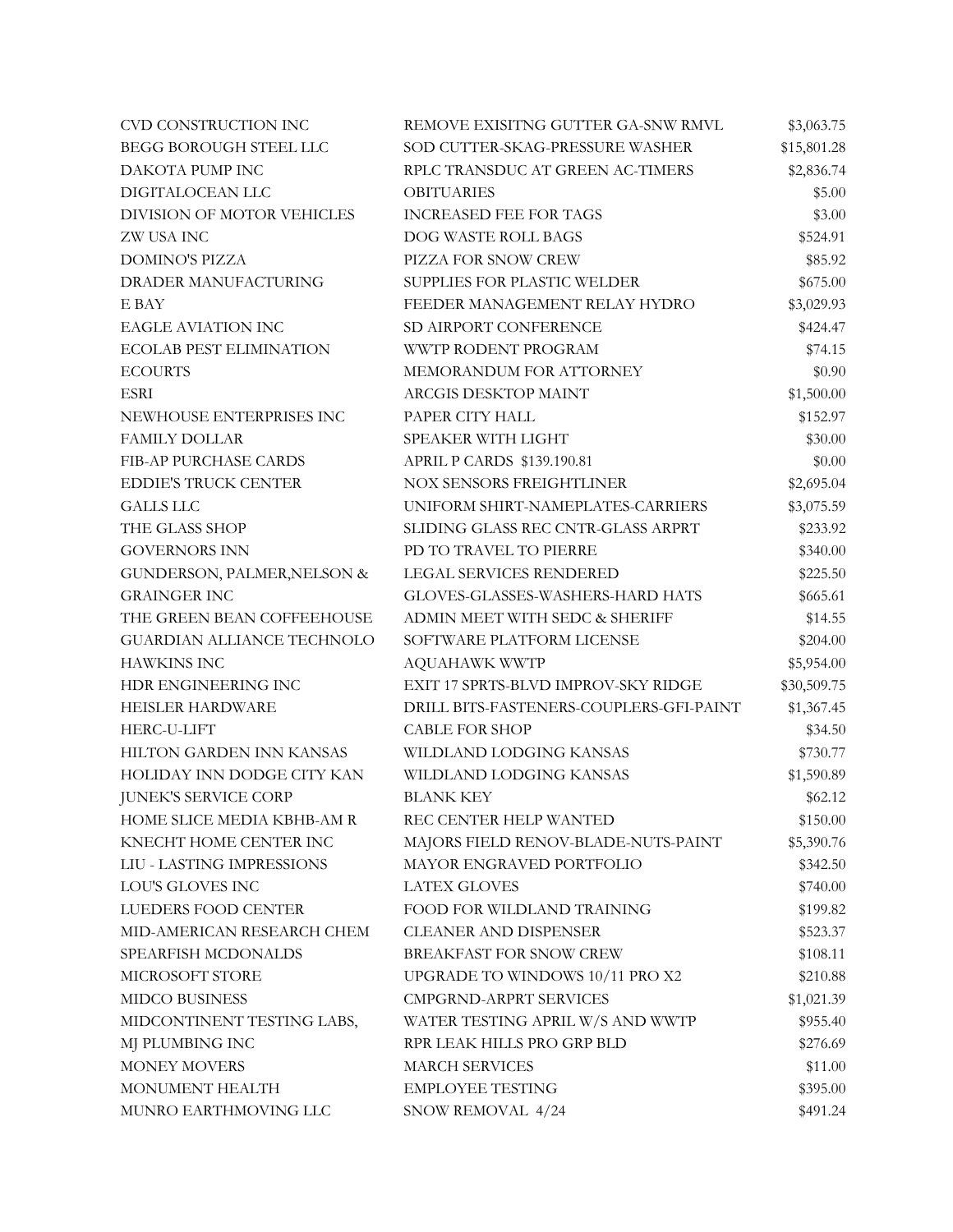| MP FT PIERRE LLC                 | <b>B&amp;D TO SIOUX FALLS FOR CONF</b> | \$124.99    |
|----------------------------------|----------------------------------------|-------------|
| NATIONAL MAILBOXES               | MAILBOXES FOR SKY RIDGE                | \$21,672.00 |
| NATIONAL SWIMMING POOL FOU       | AFO COURSE FOR TAYLOR                  | \$375.00    |
| NORTHWEST PIPE FITTING CO        | <b>WWTP THREADED ENDS</b>              | \$2,163.96  |
| NOVA COLOR ARTEX MANUFACTU       | ANKLE STRAP-ROPE-GRIPS-BATTERY EQUIP   | \$462.69    |
| <b>OHD LLLP</b>                  | FIT TEST ANNUAL CALIBRATION            | \$1,000.00  |
| PRO WINDMILL INC                 | PEST PROGRAMFOR WELLS-AIR CARE         | \$940.00    |
| ONE TIME VENDORS                 | <b>BOB MCCUAIG:CMPGRND RFND</b>        | \$600.00    |
| ORIENTAL TRADING CO              | EASTER SUPPLIES LIBRARY                | \$459.04    |
| PETE LIEN & SONS INC             | HEAT SERVICES-4K EXT RES FLY           | \$360.00    |
| PETTY CASH                       | PETTY CASH REIMBURSEMENT               | \$265.22    |
| SCHREINER ENTERPRISES, INC       | CAMPGROUND DOOR HANGERS                | \$361.95    |
| PUBLIC SAFETY EQUIPMENT          | PRESSURE SWITCH COMPRESSOR             | \$126.15    |
| <b>QDOBA</b>                     | FINANCE ELECTION WORK                  | \$59.39     |
| QUADIENT FINANCE USA, INC        | POSTAGE PAYMENT                        | \$1,000.00  |
| QUIK SIGNS INC                   | LAMINATED SHEETS-BUSINESS CARDS-NMPLT  | \$199.22    |
| RAMKOTA HOTEL - PIERRE           | <b>AGA TRAINING AFO</b>                | \$200.00    |
| RAPID DELIVERY                   | W/S AND WWTP TESTING MIDCO             | \$204.75    |
| RECREATION SUPPLY CO             | LIFT 180 GATE-LOUNGE CHAIRS-GOGGLES    | \$9,916.92  |
| REDWOOD TOXICOLOGY LAB INC       | DFC EXPANDED PANEL X2                  | \$576.00    |
| REED, THERESA DAWN               | MONTHLY CLEANING DWNTN APRIL           | \$450.00    |
| THOMAS W NICHOLS                 | <b>AWOS INSPECTION</b>                 | \$800.00    |
| RIVERFRONT BROADCASTING LL       | ADVERTISEMENT REC CENTER HELP WANT     | \$520.20    |
| RIVERSIDE TECHNOLOGIES INC       | 3 HP 850 68                            | \$3,297.00  |
| SAFEWAY                          | FOOD FOR REC CENTER-SNOW CREW-PD       | \$200.87    |
| SANFORD HEALTH OCCMED            | <b>EMPLOYEE TESTING</b>                | \$105.00    |
| SANITATION PRODUCTS INC          | <b>GRIPPER SPRING-GRIPPER PAD</b>      | \$3,589.62  |
| <b>SCHEELS ALL SPORTS</b>        | AIRSOFT PISTOL AND PROTECTION          | \$263.96    |
| SD DEPT OF AG AND NATURAL        | SYMONDS APPLICATORS LICENSE            | \$35.88     |
| <b>SERVALL TOWEL &amp; LINEN</b> | MOP-MAT-SANITIZER WIPES-ICEMELT        | \$959.54    |
| SHERWIN WILLIAMS CO              | 5 GAL X100 FILED MARKING PAINT         | \$3,177.96  |
| SIMON CONTRACTORS OF SD IN       | LIMESTONE FOR STREETS-ROADSTONE        | \$2,549.04  |
| SLEEP INN SUITES OAKLEY KA       | WILDLAND LODGING KANSAS                | \$444.36    |
| SOUTH DAKOTA AGA                 | AFO GRIEBLER REGISTRATION              | \$215.00    |
| SOUTH DAKOTA COMMUNITY FOU       | 1ST QTR 22 DONATIONS REC               | \$40.00     |
| SOUTH DAKOTA DOT                 | EROSION SEDIMENT CLASS X2              | \$300.00    |
| SOUTH DAKOTA HISTORICAL SO       | <b>BOOKS FOR LIBRARY</b>               | \$83.84     |
| SOUTH DAK STATE TREASURER        | APRIL 22 SALES TAX                     | \$15,016.86 |
| VIVI BENE INC                    | <b>18-4 STAT WIRE-WIRE FLOW METER</b>  | \$535.11    |
| SPEARFISH AUTO SUPPLY            | ENGINE COOLIN FAN CLUTCH-WIPERS-FILT   | \$4,115.80  |
| STATE OF SD-EXECUTIVE MGMT       | WWTP SERVICES                          | \$16.10     |
| STEC'S INNOVATIVE SAFETY S       | <b>MARCH REWARDS</b>                   | \$826.21    |
| STREICHER'S                      | TACTICAL 62GR BONDED JSP X10           | \$2,155.60  |
| STRUCTURAL DYNAMICS, LLC         | SKY RIDGE MAINT BUILDING               | \$7,000.00  |
| <b>SUBWAY</b>                    | ELECTION WORKER LUNCH                  | \$56.05     |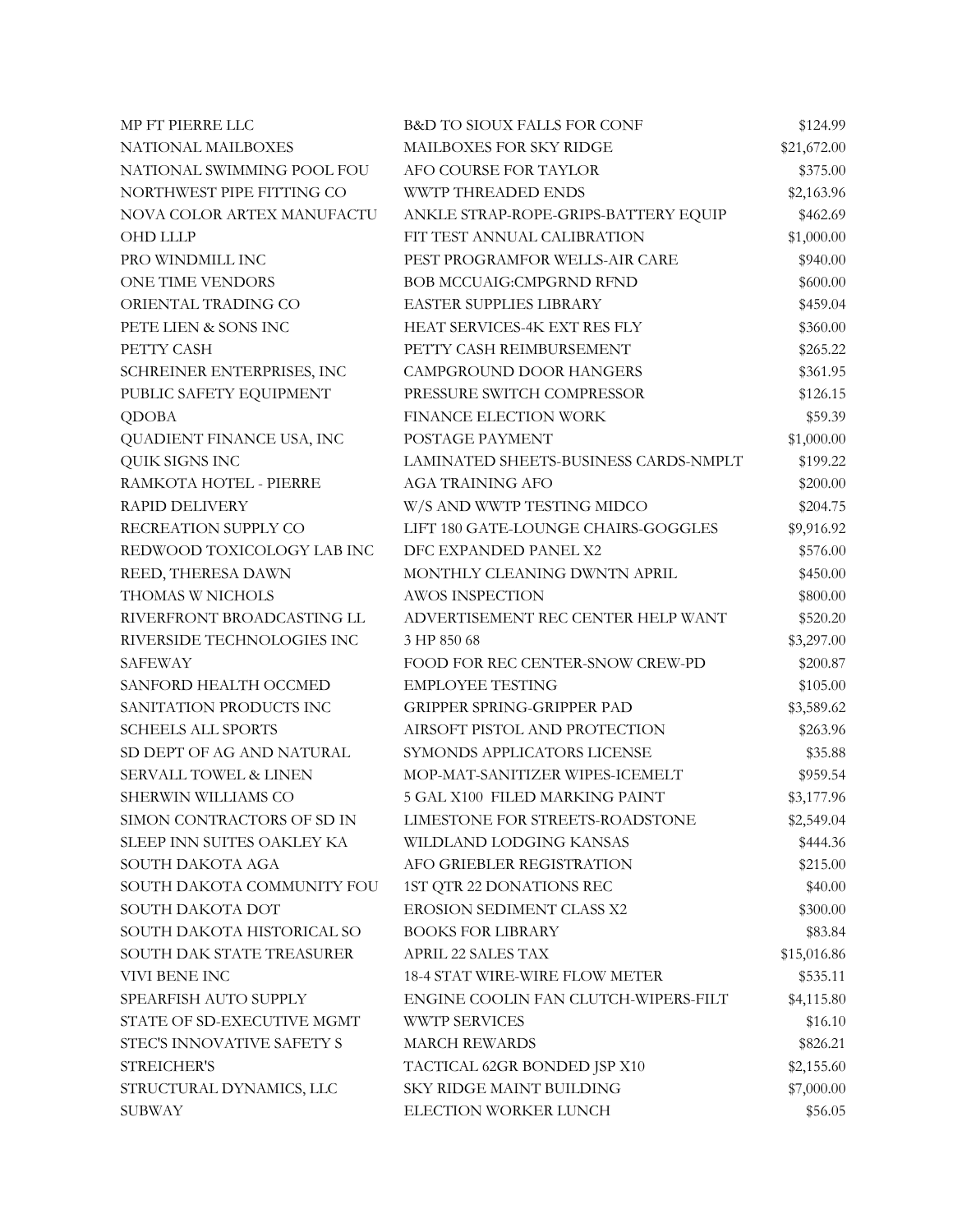| <b>SUMMIT SIGNS &amp; SUPPLY</b> | VARIOUS FLAGS WATER/SEWER             | \$1,600.00   |
|----------------------------------|---------------------------------------|--------------|
| <b>SUNSHINE TOWING</b>           | TOW FOR PD                            | \$216.50     |
| SUPERIOR SANITATION LLC          | APRIL RESTROOM RENTAL                 | \$640.00     |
| <b>SYNTECH</b>                   | FUELMASTER MAINT                      | \$550.00     |
| THE MONUMENT EVENTS CENTER       | DAY OF EXCELLENCE                     | \$70.50      |
| THOMSON REUTERS WEST             | SOFTWARE SUB CHARGES                  | \$421.80     |
| TOWNEPLACE DODGE CITY KANS       | WILDLAND LODGING KANSAS               | \$311.04     |
| TRACTOR SUPPLY                   | <b>6 TINE FORGED FORK-GOGGLES</b>     | \$83.79      |
| TRAFFIC CONTROL CORP             | <b>INTERFACE UNIT- ECONOLITE</b>      | \$325.00     |
| <b>TTG ENTERPRISES INC</b>       | UV SYSTEM TROUBLE SHOOT               | \$280.00     |
| TYLER UNIVERSITY                 | <b>ACCOUNTS PAYABLE LAB</b>           | \$300.00     |
| <b>ULINE INC</b>                 | COWHIDE LEATHER SAFETY GLOVES         | \$347.24     |
| <b>US BANK</b>                   | <b>REC CENTER BOND</b>                | \$329,001.25 |
| <b>USA BLUE BOOK</b>             | HEARING PROTECTION-STEEL TOES WWTP    | \$471.63     |
| <b>CITY OF SPEARFISH</b>         | 3/31-4/30 CITY SERVICES               | \$7,061.76   |
| VARIOUS FUEL VENDORS FOR T       | WILDLAND LODGING KANSAS               | \$1,625.27   |
| <b>CLARITY TELECOM LLC</b>       | 3/16-04/16 CITY SERVICES              | \$4,670.23   |
| <b>VERIZON WIRELESS</b>          | <b>APRIL SERVICES</b>                 | \$4,319.85   |
| VISIT SPEARFISH INC              | APRIL BID BOARD ALLOCATION            | \$13,206.00  |
| WALL STREET JOURNAL              | APRIL SUBSCRIPTION                    | \$49.99      |
| WALMART.COM                      | CLEANING SUPPLIES-TARP-COFFEE-REC CTR | \$1,176.23   |
| WEBSTAURANTSTORE                 | <b>BULBS FOR BUG TRAP</b>             | \$98.03      |
| WELLS PLUMBING CORP              | PVC PIPE-CLAMP-PVC PIPE-CEMENT        | \$411.17     |
| INTEGRITY ACQUISITION LLC        | HANDLE-BELT-KIT AND SENSOR            | \$472.40     |
| WHITE'S QUEEN CITY MOTORS        | AC ISSUE IN TAHOE CONDENSER RP        | \$1,422.60   |
| WOLFF'S PLUMBING & HEATING       | REC CENTER STABLIZE TOILET            | \$325.55     |
| XYLEM WATER SOLUTIONS USA        | SRVC ULTRAVIOLET DISINFECT EQP        | \$14,999.70  |
|                                  |                                       | \$726,730.41 |

**Officers** – Clark nominated, Rath seconded and all voted for Dan Hodgs for Council President. Clark nominated, Rath seconded and all voted for Pam Jacobs for Council Vice President.

Rotert noted sirens are used in Spearfish to notify citizens of any severe weather conditions. If the sirens sound, citizens should seek shelter. Ehnes noted the waterpark will open for the season on May 28, 2022 and reported that staffing levels permit full operational hours.

There being no further business, Clark moved, Rath seconded and all voted to adjourn at 6:11 p.m.

Dated this 16th day of May, 2022.

# **CITY OF SPEARFISH**

 $\mathbf{By:}\_$ 

John Senden, Mayor